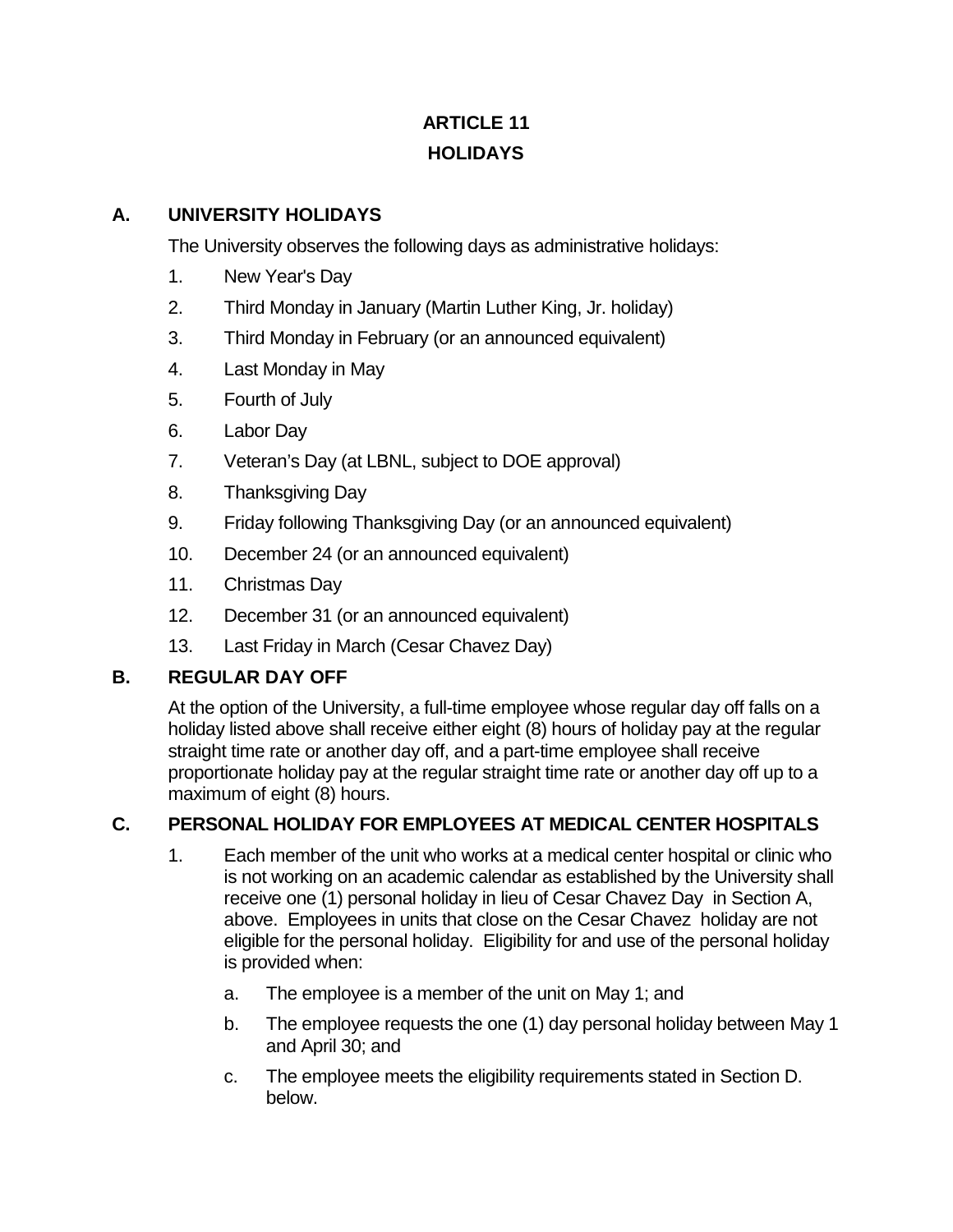2. The employee shall request use of the personal holiday in advance of the proposed usage date. The University shall grant such requests subject to hospital and clinic operational needs.

# **D. ELIGIBILITY**

A full-time employee is eligible for holiday pay if the employee is on pay status the last scheduled work day before the holiday and the first scheduled work day after the holiday. No employee shall receive holiday pay for any holiday which is immediately preceded by, occurs during, or is followed by an unauthorized absence or a disciplinary suspension. To be eligible for holiday pay, a part-time employee must be on pay status at least one-half (1/2) of the working hours in the month or quadriweekly cycle. An eligible part-time employee shall receive proportionate holiday pay up to a maximum of eight (8) hours per holiday based on total hours on pay status in the month or quadri-weekly cycle, excluding holiday hours.

# **E. PREMIUM PAY FOR WORK ON SPECIFIED HOLIDAYS**

An employee shall be paid at the rate of time and one-half (1-1/2x) regular pay for hours actually worked on the following holidays

- 1. Memorial Day
- 2. Independence Day
- 3. Labor Day
- 4. Thanksgiving Day
- 5. Christmas Day
- 6. New Year's Day

An employee shall otherwise be paid regular pay at the straight-time rate for hours actually worked on all holidays, as provided in Section F, below.

# **F. WORK ON A HOLIDAY**

Regardless of his/her work schedule, an employee required to work on a holiday listed in Section A, above, shall be paid at the employee's regular rate of pay for the hours actually worked. In addition, at the option of the University, an eligible full-time employee shall receive either eight (8) hours compensatory time off or eight (8) hours holiday pay at the regular straight time rate, including any shift differential, and an eligible part-time employee shall receive proportionate holiday pay up to a maximum of eight (8) hours per holiday.

### **G. MAJOR HOLIDAYS**

Major holidays are defined as Thanksgiving Day, Christmas Day, and New Year's Day. The University will guarantee each member of the unit one (1) of the named major holidays off regardless of the date(s) on which the University celebrates those holidays. Holiday pay eligibility shall be determined by the official University holiday schedule.